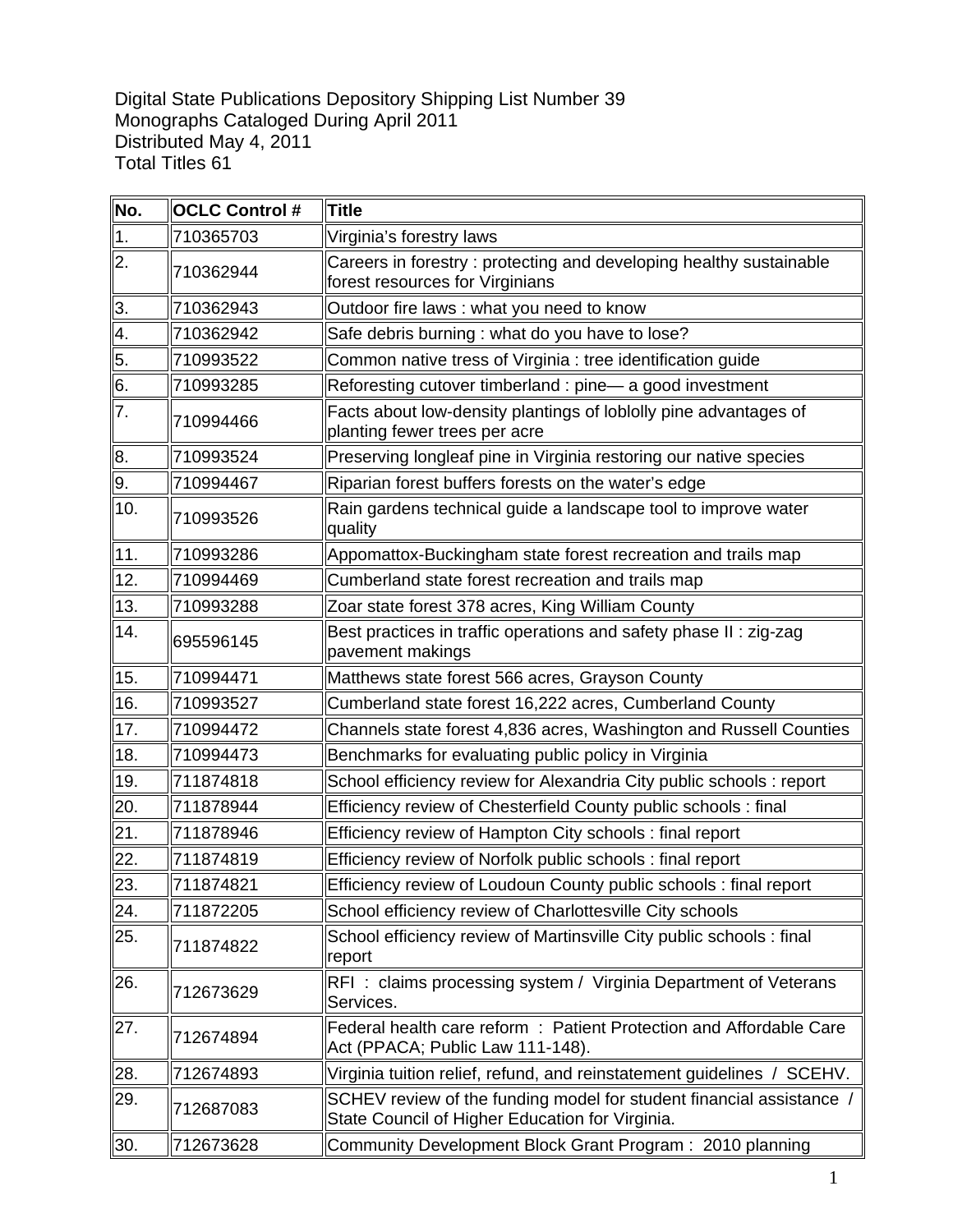|     |           | design / Virginia Department of Housing and Community<br>Development.                                                                                                                                                          |
|-----|-----------|--------------------------------------------------------------------------------------------------------------------------------------------------------------------------------------------------------------------------------|
| 31. | 712674892 | Gear up Virginia : scholarship & grant / [SCEHV].                                                                                                                                                                              |
| 32. | 712673627 | Report on transfers from community colleges at Virginia public<br>institutions / State Council of Higher Education for Virginia.                                                                                               |
| 33. | 712673626 | Gear up for your future! : a guide for junior and senior students and<br>their families / [SCEHV].                                                                                                                             |
| 34. | 712673625 | Gear up for your future! : una guía para estudiantes en los últimos<br>años de la escuela secundaria y para sus familias / [SCEHV].                                                                                            |
| 35. | 713563866 | Potential value-added products from wildfire fuel mitigation projects in<br>Eastern Virginia / by Terrance J. Lasher.                                                                                                          |
| 36. | 713563864 | Seedling planting instructions : start your seedlings off right with<br>proper planting techniques / Virginia Department of Forestry.                                                                                          |
| 37. | 713563862 | Hardwood planting guide: for forest riparian buffers, wildlife habitat<br>and forest products / Virginia Department of Forestry.                                                                                               |
| 38. | 713533500 | Many voice / University of Virginia, School of Law.                                                                                                                                                                            |
| 39. | 713563230 | Public service / University of Virginia, School of Law.                                                                                                                                                                        |
| 40. | 713533499 | 2010-2011 questions and answers on chronic wasting disease /<br>Virginia Department of Game and Inland Fisheries.                                                                                                              |
| 41. | 713563845 | Polygraph Examiners License Program / Polygraph Examiners<br>Advisory Board.                                                                                                                                                   |
| 42. | 713563844 | Special report: assessment of the U.S. Bureau of Justice Statistics<br>report on sexual victimization in Juvenile Correctional Centers / Joint<br>Legislative Audit and Review Commission of the Virginia General<br>Assembly. |
| 43. | 713533498 | History of Mountain Empire Community College: the first 30 years /<br>Van Perry Rose.                                                                                                                                          |
| 44. | 710389193 | Commonwealth Leadership Institute at Christopher Newport<br>University for rising high school seniors, June 27-July 1, 2010 /<br><b>Christopher Newport University.</b>                                                        |
| 45. | 713660511 | Pre-retirement planning guide / Virginia Retirement System.                                                                                                                                                                    |
| 46. | 713659050 | Applying for disability retirement booklet: providing forms and<br>instructions to assist you with the disabilility retirement application<br>process / Virginia Retirement System.                                            |
| 47. | 713659047 | Handbook for members : benefits for political subdivision employees<br>in hazardous duty positions / Virginia Retirement System.                                                                                               |
| 48. | 713659046 | Department of Physics, Computer Science, and Engineering / CNU.                                                                                                                                                                |
| 49. | 713659045 | Department of Philosophy and Religious Studies / Christopher<br>Newport University.                                                                                                                                            |
| 50. | 713659044 | With a few simple steps, your child can be college bound! : i-am-the-<br>one.com.                                                                                                                                              |
| 51. | 713659041 | Review of dual admissions agreements and programs in the Virginia<br>Higher Education System / State Council of Higher Education for<br>Virginia.                                                                              |
| 52. | 714086410 | \$317,230,000 Virginia Public Building Authority: public facilities<br>revenue bonds \$60,520,000, series 2010A-1 : \$256,710,000, series<br>2010A-2 (taxable-build America bonds).                                            |